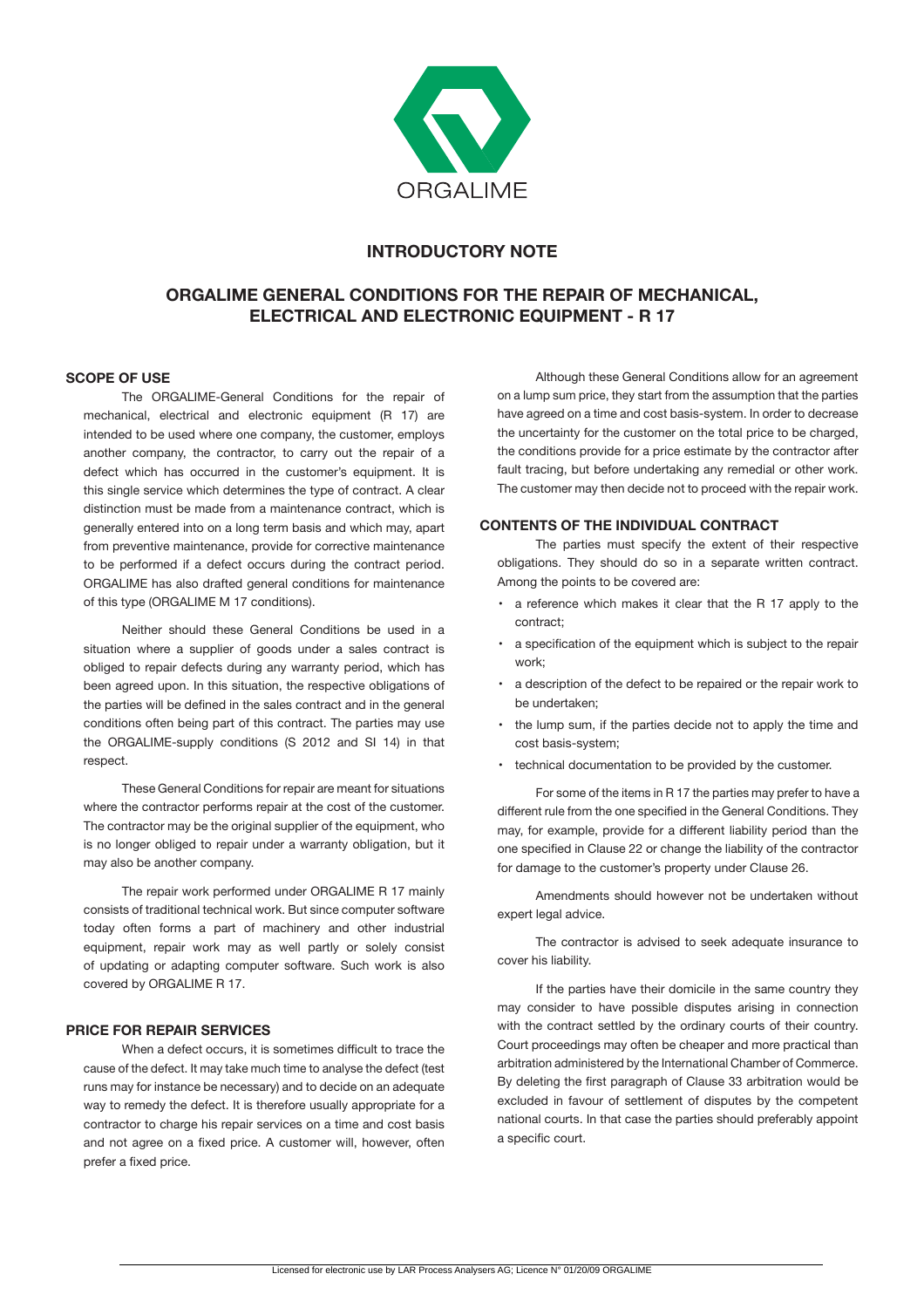

# **GENERAL CONDITIONS for the REPAIR OF MECHANICAL, ELECTRICAL AND ELECTRONIC EQUIPMENT**

Brussels, October 2017

## **PREAMBLE**

**1.** These General Conditions shall apply when the parties agree In Writing or otherwise thereto. Any modifications of or deviations from them must be agreed In Writing.

## **DEFINITIONS**

**2.** In these General Conditions the following terms shall have the meanings hereunder assigned to them:

 **- "Contract"**: the agreement In Writing between the parties concerning repair work to be performed by the Contractor, and all appendices, including agreed amendments and additions In Writing to the said documents;

 **- "Equipment"**: the specific object (objects), which is (are) subject to repair work under the Contract;

**- "Gross Negligence"**: an act or omission implying either a failure to pay due regard to serious consequences, which a conscientious contracting party would normally foresee as likely to ensue, or a deliberate disregard of the consequences of such an act or omission;

**- "In Writing"**: communication by document signed by both parties or by letter, fax, electronic mail and by such other means as are agreed by the parties.

## **SCOPE OF THE REPAIR WORK**

- **3. Repair work shall be undertaken with proper skill and care** in order to remedy any functional defects which have arisen in the Equipment. It shall be commenced without undue delay or within the time agreed by the parties. Unless otherwise agreed In Writing the repair work shall include:
	- fault tracing;
	- remedial work;
	- provision and replacement of spare parts;
	- functional check;
	- assistance at testing.

## **PRICE ESTIMATE. PAYMENT IN CASE OF NON-COMPLETION**

**4.1** Unless otherwise agreed the Contractor shall, in case of repair work on a time and cost basis, provide the Customer with a price estimate after fault tracing, but before undertaking any remedial or other work. The price estimate shall not be binding, but the Contractor shall inform the Customer without undue delay if it becomes apparent that the final price will exceed the estimate by more than 10 percent.

- **4.2** If the Customer at any stage chooses not to proceed or if the repair work is not carried out or completed due to any other reason than negligence of the Contractor, the Customer shall pay the Contractor for the work he has performed and still has to perform for winding up the repair work at the Contractor's current rates, including fault tracing, making the price estimate and any documented costs incurred in performing the work.
- **4.3** If a lump sum has been agreed upon and if the Customer chooses not to proceed or if the repair work is not completed due to any other reason than negligence of the Contractor, the Contractor shall receive the lump sum, after deduction of costs which have not been incurred by the Contractor.
- **4.4** If the parties have agreed that the Contractor shall carry out the work for a lump sum and the Contractor, due to circumstances attributable to him, is not able to complete the work, then the Customer shall only be obliged to pay to the extent that he benefits from the Contractor's work.

## **USE OF SPARE PARTS**

**5.** Unless otherwise agreed, the Contractor shall only use parts of the original brand or parts of equivalent quality when carrying out the repair work.

#### **PREPARATORY WORK AND WORKING CONDITIONS**

**6.** If the repair work is to be carried out at the premises of the Customer, the Customer shall ensure that:

 a) the Contractor's personnel are able to start work in accordance with the agreed time schedule and to work during normal working hours. Provided that the Customer has been given notice In Writing in reasonable time, work may be performed outside normal working hours to the extent deemed necessary by the Contractor;

b) he has in good time before the agreed date for starting the repair work informed the Contractor In Writing of all relevant safety regulations in force at his premises. Repair work shall not be carried out in unhealthy or dangerous surroundings. All the necessary safety and precautionary measures shall have been taken before the repair work is carried out and shall be maintained.

 The Contractor shall inform the Customer of any special hazards that the repair work may entail;

 c) the Contractor's personnel are able to obtain suitable and convenient board and lodging in the neighbourhood of the Customer's premises and have access to internationally acceptable hygiene facilities and medical services;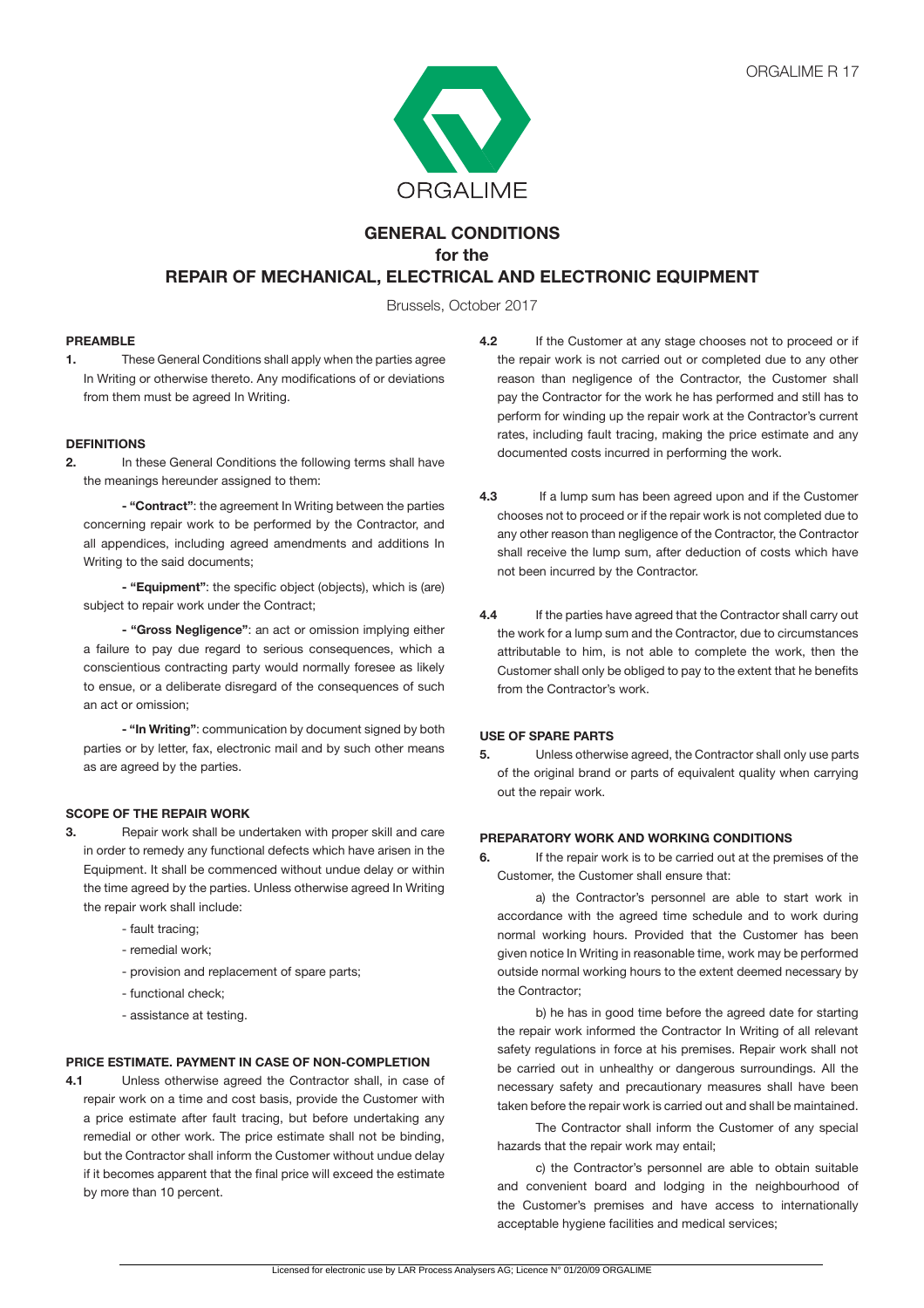d) he has made available to the Contractor free of charge at the proper time at his premises all necessary cranes, lifting equipment and equipment for transport at the premises, auxiliary tools, machinery, materials and supplies (including fuel, oils, grease and other materials, gas, water, electricity, steam, compressed air, heating, lighting, etc.), as well as the measuring and testing instruments of the Customer. The Contractor shall specify In Writing his requirements concerning such cranes, lifting equipment, equipment for transport on the Customer's premises and measuring and testing instruments in good time before the agreed date for starting the repair work;

e) he has made available to the Contractor free of charge sufficient offices at his premises, equipped with telephone and access to the Internet;

f) he has made available to the Contractor free of charge necessary storage facilities, providing protection against theft and deterioration of the tools and equipment required for the repair work and the personal effects of the Contractor's personnel;

g) the access routes to the place where the repair work is to be carried out are suitable for the required transport of the Contractor's equipment.

- **7.** If the Contractor so requires, the Customer shall give all necessary assistance for the import and re-export of the Contractor's equipment and tools, including assistance with customs formalities. The assistance as such shall be provided free of charge.
- **8.** The Customer shall give all necessary assistance to ensure that the Contractor's personnel obtain, in good time, visas and any official entry, exit or work permits and, if necessary, tax certificates in the Customer's country, as well as access to the premises. The assistance as such shall be provided free of charge.

## **TRANSPORT OF EQUIPMENT AND RISK OF LOSS AND DAMAGE TO EQUIPMENT WHERE REPAIR IS CARRIED OUT ELSEWHERE THAN AT THE CUSTOMER'S PREMISES**

- **9.** The risk of loss or damage to Equipment while outside the Customer's premises for the purpose of repair shall be borne by the Customer, unless such loss or damage is due to negligence of the Contractor.
- **10.** If not otherwise agreed, the Contractor shall arrange for the transport of the Equipment from and to the Customer's premises. The Contractor shall give appropriate notice In Writing to the Customer about the time and means of transport of the Equipment concerned from and to the Customer's premises.
- **11.** Where the Customer is in delay in taking delivery of the repaired Equipment, the Contractor shall arrange for suitable storage at the Customer's risk and expense.

## **TECHNICAL DOCUMENTATION**

**12.** The Customer shall in good time provide current technical documentation (e.g. drawings, descriptions, charts and instructions) in his possession, which is relevant for carrying out the agreed repair work. The Contractor may not use such documentation for any other purpose than to fulfil the Contract.

#### **CUSTOMER'S DELAY**

**13.** The Customer shall immediately notify the Contractor if he cannot let the Contractor carry out the repair work at the agreed time. Any agreed time for completion of the repair work shall then be extended as necessary having regard to all relevant circumstances.

Regardless of the cause for such delay the Customer shall reimburse the Contractor for any additional costs that the latter incurs due to the delay.

#### **TESTING AFTER REPAIR WORK**

**14.** When the Contractor has completed the repair work he shall notify the Customer thereof In Writing. The Contractor shall thereafter assist the Customer in carrying out such tests as have been agreed upon or as are reasonably required in order to ascertain that the repair work has been successfully completed.

## **CONTRACTOR'S DELAY**

**15.** If the Contractor, due to a lack of proper skill and care or otherwise due to negligence, fails to start or complete the repair work at the agreed time, the Customer may by notice In Writing to the Contractor fix a final reasonable period for starting or completing the repair work, which period shall not be less than one week.

 If the Contractor fails to start or complete repair work within such final period, the Customer may himself undertake or employ a third party to undertake necessary repair work.

 Where successful repair work has been undertaken by the Customer or a third party pursuant to the previous paragraph of this Clause 15, the Customer shall be entitled to compensation by the Contractor of the reasonable costs of such successful repair work.

Where repair work as stipulated under the previous paragraphs is not successful, the Customer may terminate the Contract by notice In Writing to the Contractor. The Customer shall then be entitled to compensation of the reasonable costs of the repair work which was unsuccessfully undertaken by the Customer himself or by a third party employed by the Customer pursuant to the second paragraph of this Clause 15, and in addition to reimbursement of any remuneration which was already paid by the Customer to the Contractor pursuant to Clauses 16- 18.

 Compensation of costs of repair work and reimbursement of the remuneration, as stated in the previous paragraphs, shall be the sole remedies available to the Customer in case of a failure of the Contractor to start or complete repair work at the agreed time, as referred to in the first paragraph.

#### **REMUNERATION FOR THE REPAIR WORK**

- **16.** Unless otherwise agreed the repair work carried out by the Contractor shall be paid on a time and cost basis. The Contractor's invoice for the repair work shall specify the following items separately:
	- working time;
	- time and costs of travel, board and lodging;
	- transport costs;
	- costs of spare parts;
	- costs of other material which has been used;
	- waiting time, overtime and additional costs caused by the Customer;
	- other costs, if any.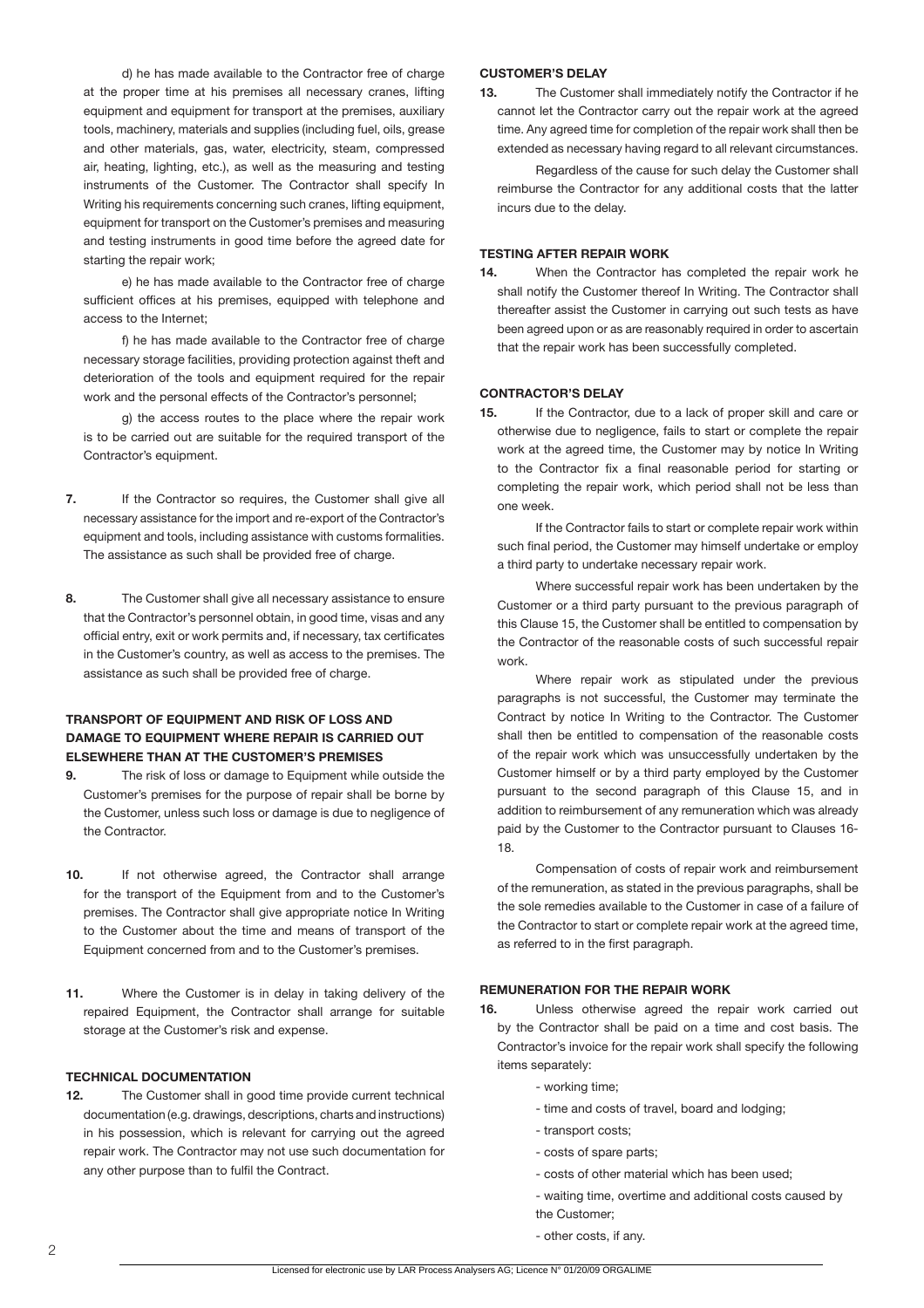- **17.** When repair work is to be carried out for a lump sum, the agreed price shall be deemed to include all the items mentioned in Clause 3. If the repair work is however delayed due to a cause not attributable to the Contractor, the Customer shall compensate the Contractor for:
	- waiting time and time spent on extra journeys;

- costs and extra work resulting from the delay, including removing, securing and setting up the Equipment and repair equipment;

 - additional costs as a result of the Contractor having to keep his repair equipment at the Customer's premises longer than expected;

 - additional costs for journeys and board and lodging for the Contractor's personnel;

- additional financing costs and costs of insurance;

- other documented costs incurred by the Contractor as a result of changes in the repair program.
- **18.** The charges for each item shall be in accordance with the rates and price lists currently applied by the Contractor.

 The specified amount shall be exclusive of any value added taxes and any other taxes, duties and dues levied on the invoice.

## **PAYMENT**

**19.** All payments under the Contract shall be made against invoice within 30 days after the date of the invoice.

### **LATE PAYMENT**

**20.** If the Customer fails to pay at the due date, the Contractor shall be entitled to interest from the day on which payment was due and to compensation for recovery costs. The rate of interest shall be as agreed between the parties or otherwise 8 percentage points above the rate of the main refinancing facility of the European Central Bank. The compensation for recovery costs shall be 1 per cent of the amount for which interest for late payment becomes due.

 The Contractor may in addition, after having notified the Customer thereof, suspend his performance of the Contract until he receives payment, and, after completion of the repair work, retain the Equipment and other property of the Customer which may be in his possession, as far as allowed under the relevant law. The Customer shall in case of suspension compensate the Contractor for any additional costs incurred due to the suspension and resumption of the repair work.

## **LIABILITY FOR DEFECTS**

**21.** The Contractor shall at his own cost remedy any defects in the repair work or in parts he has provided without undue delay after receipt of a notice under Clause 23 or after he himself discovered the defect.

#### **LIABILITY PERIOD**

**22.** Unless otherwise agreed, the Contractor shall be liable for the repair work for a period of twelve months after the work was completed.

 The Contractor's liability for parts he has provided under the Contract shall only apply to defects which become apparent within twelve months after delivery to the Customer or – if the Contractor has installed the part(s) concerned during repair work - within 12 months after the work was completed.

#### **NOTICE OF DEFECTS**

**23.** The Customer shall without undue delay notify the Contractor In Writing of any defect which appears in the work performed or in the parts provided by the Contractor.

 If the Customer fails to give notice of a defect without undue delay he shall lose his rights in respect of the defect, except where the defect is such that it should have been apparent to the Contractor.

### **CONTRACTOR'S FAILURE TO REMEDY DEFECTS**

**24.** If the Contractor, due to a lack of proper skill and care, fails to fulfil his obligation under Clause 3 to remedy functional defects which have arisen in the Equipment or his obligation under Clause 21 to remedy defects in the repair work or in parts he has provided, the Customer may by notice In Writing to the Contractor fix a final reasonable period for completion of the Contractor's obligations, which period shall not be less than one week.

If the Contractor fails to fulfil his said obligations within such final period, the Customer may himself undertake or employ a third party to undertake necessary remedial work.

 Where successful remedial work has been undertaken by the Customer or a third party pursuant to the previous paragraph of this Clause 24, the Customer shall be entitled to compensation by the Contractor of the reasonable costs of such successful remedial work.

 Where remedial work as stipulated under the previous paragraphs is not successful, the Customer may terminate the Contract by notice In Writing to the Contractor. The Customer shall then be entitled to compensation of the reasonable costs of the remedial work which was unsuccessfully undertaken by the Customer himself or by a third party employed by the Customer pursuant to the second paragraph of this Clause 24, and in addition to reimbursement of any remuneration which was already paid by the Customer to the Contractor pursuant to Clauses 16- 18.

Compensation of costs of remedial work and reimbursement of the remuneration, as stated in the previous paragraphs, shall be the sole remedies available to the Customer in case of a failure of the Contractor to remedy defects referred to in the first paragraph.

### **MEASURES TO PREVENT DAMAGE**

**25.** If defects in the Contractor's work or parts provided by him may cause damage to the Customer's property, including the Equipment, the Customer shall immediately inform the Contractor In Writing. The Customer shall bear the risk of damage to his property resulting from his failure so to notify. The Customer shall take reasonable measures to minimise damage and shall in that respect comply with instructions of the Contractor. The Contractor shall compensate the Customer for the necessary costs for such measures to the extent that the Contractor would have been liable for the damage.

## **LIABILITY FOR DAMAGE TO THE CUSTOMER'S PROPERTY**

**26.** The Contractor shall be liable for damage to the Customer's property, including the Equipment, caused by the Contractor's negligence in connection with the repair work under the Contract. The Contractor's liability shall, unless otherwise agreed, for each occurrence be limited to 75 000 EUR.